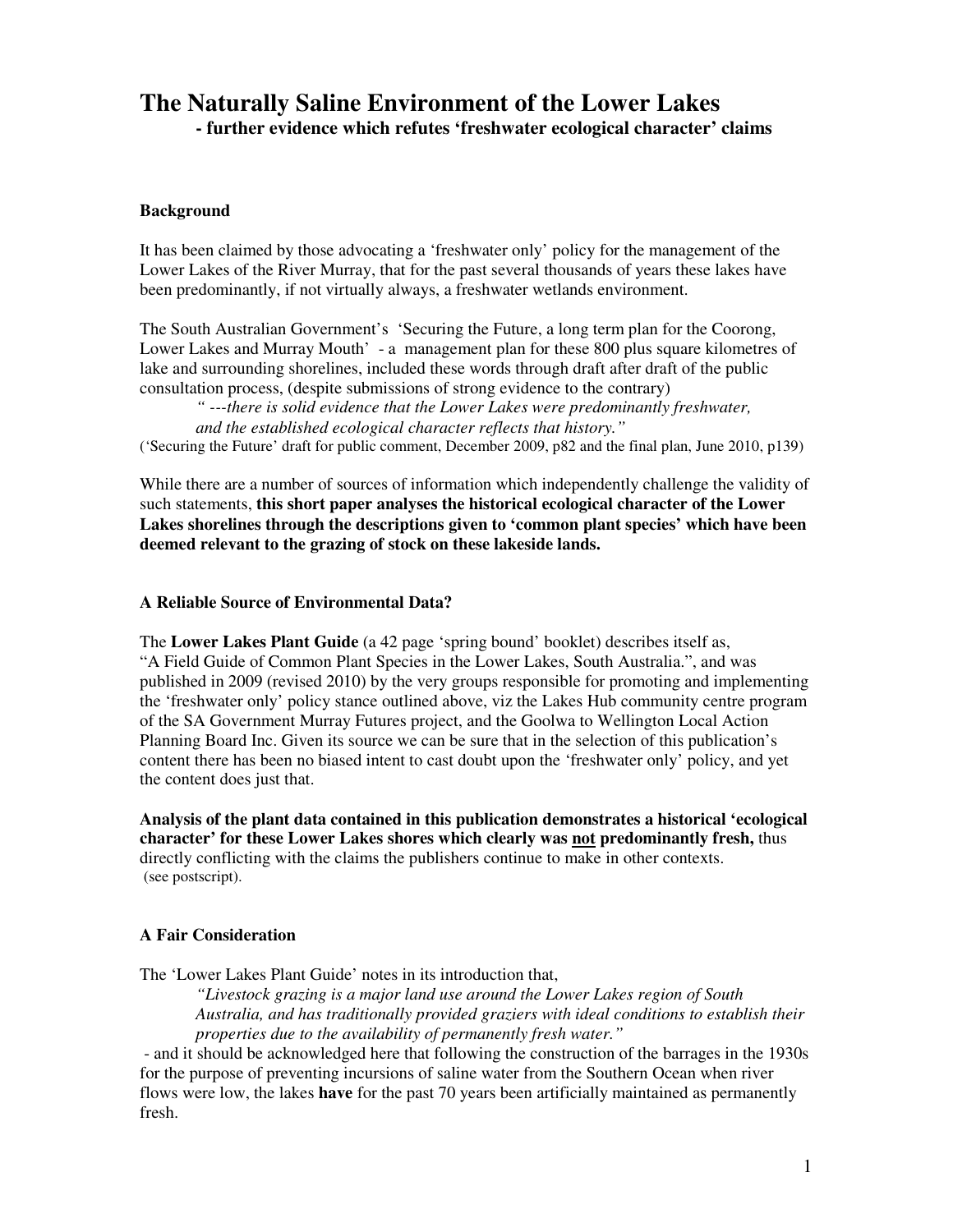Not-with-standing the inevitable tension between the grazing of domestic stock and the maintenance of historic ecological character (which these groups claim to support), this plant guide booklet is intended for lake shore graziers with fodder information and forage analysis derived from a 'Sustainable Grazing Trial' which collected data from 11 sites around the Lakes to investigate *"the effects of various grazing regimes on the lake edge and floodplain."*

The 39 plants included in the guide, *"were those most commonly observed at the 11 trial sites, and around the Lower Lakes area."* 

Thus the sample under consideration here can be considered to be a fair representation the environment in which they grow, with common and widespread native plant species in particular giving an insight to the 'historic ecological character' of their habitats. Thus, they have **not** been selected by this author in any dishonest attempt to sway opinion away from the 'freshwater only' ideology

#### **Analysis**

Taking the whole sample of 39 plant species, 24 (61.5%) are noted to have salinity associations and/or tolerance by name and/or by the specific reference made to their tolerance of salinity

Of the 23 **native plants** in the sample, 14 (61%) are noted to be associated with salinity, and 10 (62.5%) of the 16 introduced plant species commonly found around the Lakes, were similarly noted to have salinity associations through naming and/or tolerance.

#### **Implications**

The native species identified as being salt tolerant/salt associated are the more significant because their ecological development over the past several thousand years indicates an ongoing salinity component which must therefore have been a feature of the ecological character of this lakeside environment over that time.

To have 61% of the plants in this sub-sample clearly identified as being salt tolerant/salt associated, (as part of an investigation devised by the very groups who insist **in other contexts** upon a 'freshwater ecological character' for these wetlands); confronts the claims for a 'freshwater only' history upon which the SA Government's Department of Environment and Natural Resources has based its whole rationale for the long term future of the Lower Lakes

#### **'Bent Science'**

This paper exposes just one more example of 'bent science' - where relevant evidence exists but has been ignored and/or misrepresented in another context in order to 'support' an otherwise untenable policy position. But this is just one of a number of factual inconsistencies which independently refute the DENR contention that these lake environs have been *"predominantly fresh water"* with an *"established ecological character that reflects that history."*  (Securing the Future document DENR December 2009 p82, and the final plan, June 2010, p139)